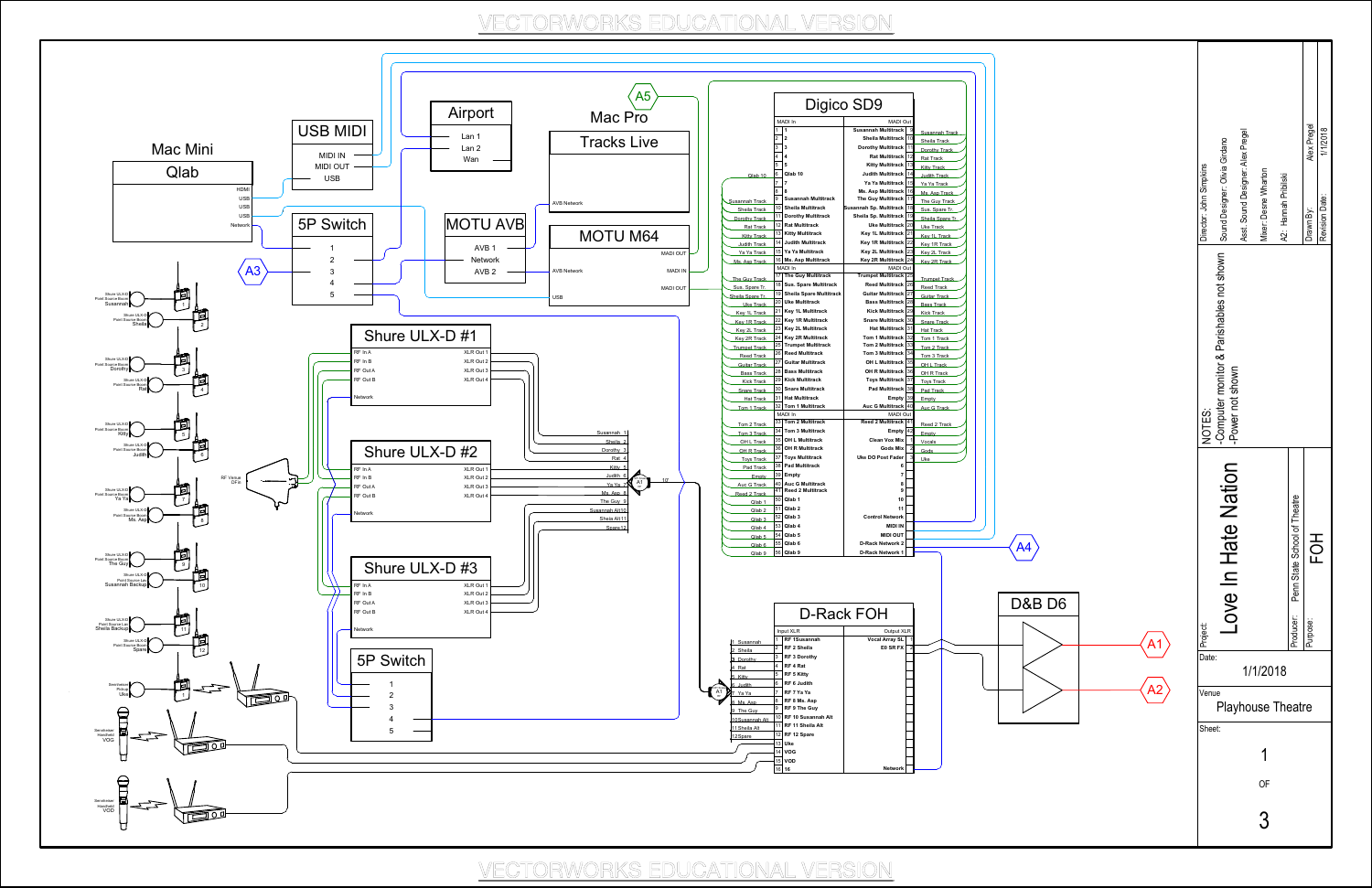

VECTORWORKS EDUCATIONAL VERSION